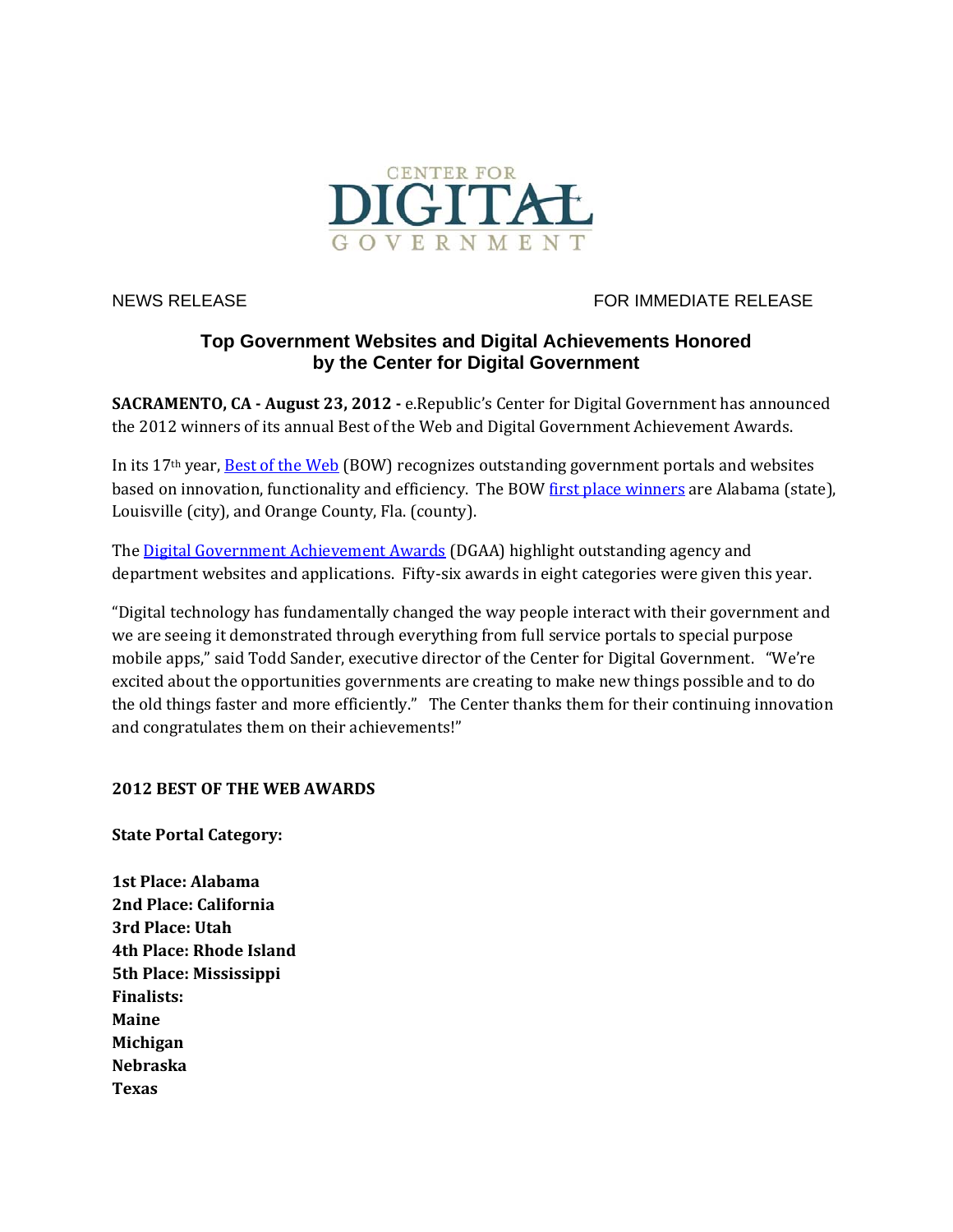## **Virginia**

**County Portal Category:**

**1st Place: Orange County, Fla. 2nd Place: Pinellas County, Fla. 3rd Place: Alameda County, Calif. 4th Place: Miami‐Dade County, Fla. 5th Place: Chesterfield County, Va. Finalists: Baltimore County, Md. County of Maui, Hawaii County of Sacramento, Calif. Glynn County, Ga. Martin County, Fla. Monroe County, N.Y. Roanoke County, Va.**

**City Portal Category:**

**1st Place: City of Louisville, Ky. 2nd Place: City of Arvada, Colo. 3rd Place: City of Raleigh, N.C. 4th Place: City of Riverside, Calif. 5th Place: City of Austin, Texas Finalists: City of Chandler, Ariz. City of Danville, Va. City of Independence, Mo. City of Lakewood, Colo. City of Tampa, Fla.**

## **2012 DIGITAL GOVERNMENT ACHIEVEMENT AWARD WINNERS**

# **Driving Digital Government Local government category**

Boston About Results (BAR) Change by Us Philly, Mayor's Office, City of Philadelphia City of Riverside, Calif., New Employee Web-based On-Boarding Solution G2G Cloud Solutions, Oakland County, Mich. Property Tax Calculator, City of Overland Park, Kan. Wake Accountability Tax Check (WATCH), Wake County, N.C. **Honorable Mention**: Sacramento County Mobile Food Inspection Application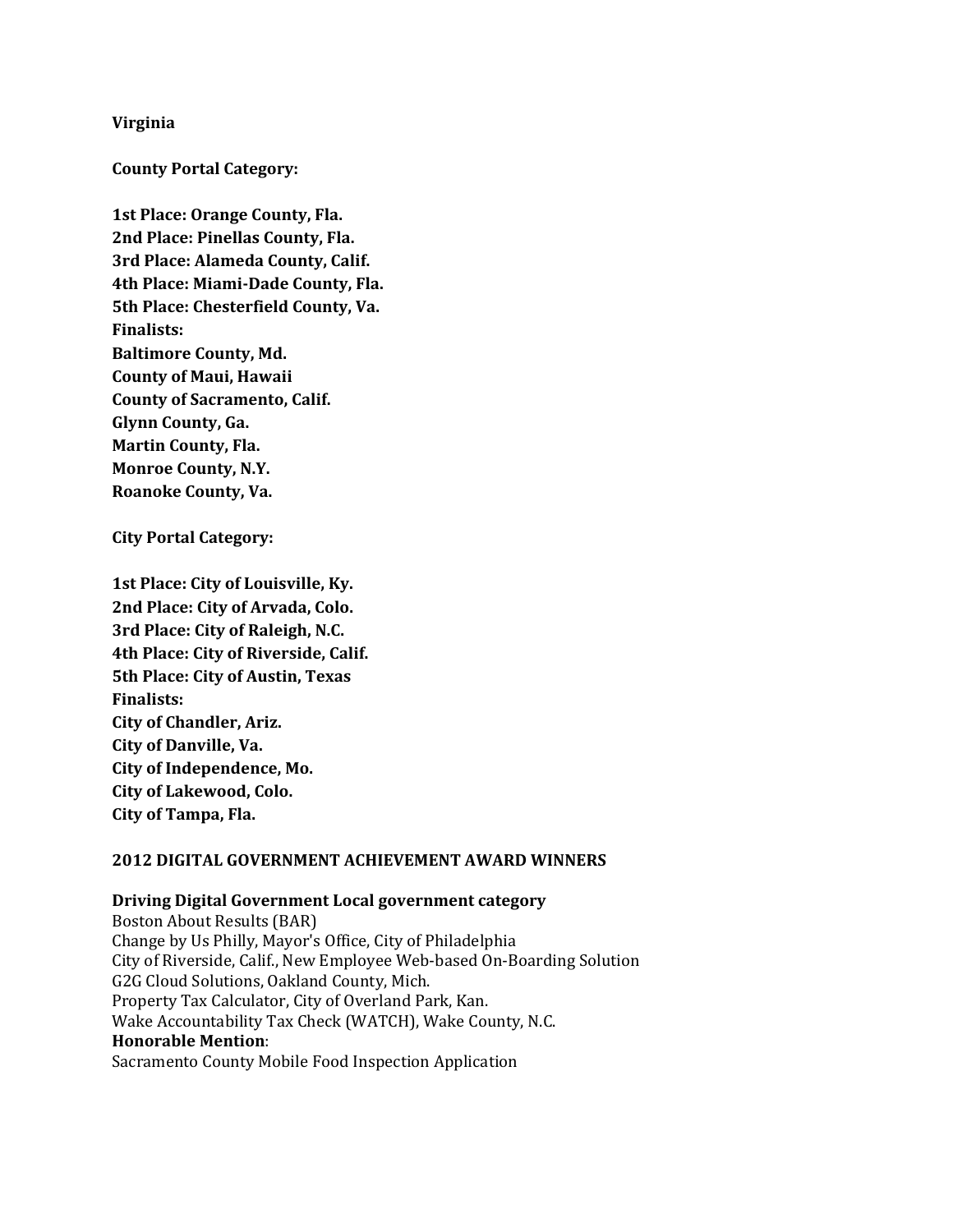#### **Driving Digital Government State government category Winners:**

Indiana State Police Mobile Bus Inspection Application Ninth Judicial Court, Fla. Centralized Remote Interpreting W. Va. Homeland Security & Emergency Management Suspicious Activity Reporting Mobile App Utah Master Index **Honorable Mention**: 

CalVet Mobile App Project

# **Driving Digital Government Federal government category Winners:**

FY 2013 Budget Mobile Web Application, U.S. Government Printing Office Interactive Data Tables (iTable) for Transparency of Underlying Economic Data, U.S. Bureau of Economic Analysis 

#### **Government‐to‐business category Winners:**

California MyFTB Account for Businesses Maine.gov Regulatory Licensing and Permitting New Jersey e‐Temp Tags New Jersey Uniform Commercial Code South Carolina Secretary of State Uniform Commercial Code Online Texas.gov Nurse License Renewal Utah One-Stop Business Registration v. 4 **Honorable Mentions:** AgriMissouri.com Washington State Employment and Economic Information

# **Government‐to‐citizen Local government category**

## **Winners:**

Automatic Citation Processing to Bank Deposit, Bell County, Texas Online Property Tax Services, Stearns County, Minn. Precinct Atlas, Cerro Gordo County, Iowa Property Gateway, Oakland County, Mich. Salt Lake City Solar Mapping San Diego County Emergency Portal Website San Francisco Property Information Map The New OCVote.com, Orange County, Calif.

#### **Government‐to‐citizen State government category Winners:**

Autism Help App for Emergencies, Minnesota Governor's Council on Developmental Disabilities Colorado Gambling Intercept Payments Colorado Program Eligibility and Application Kit (PEAK) Idaho OTG (On-The-Go) Mobile Payments Tennessee Driver Service Center Self-Service iPad Kiosks Texas Adoption Resource Exchange (TARE) Redesign Project Texas.gov Driver License Eligibility and Reinstatement Utah Warrants Check